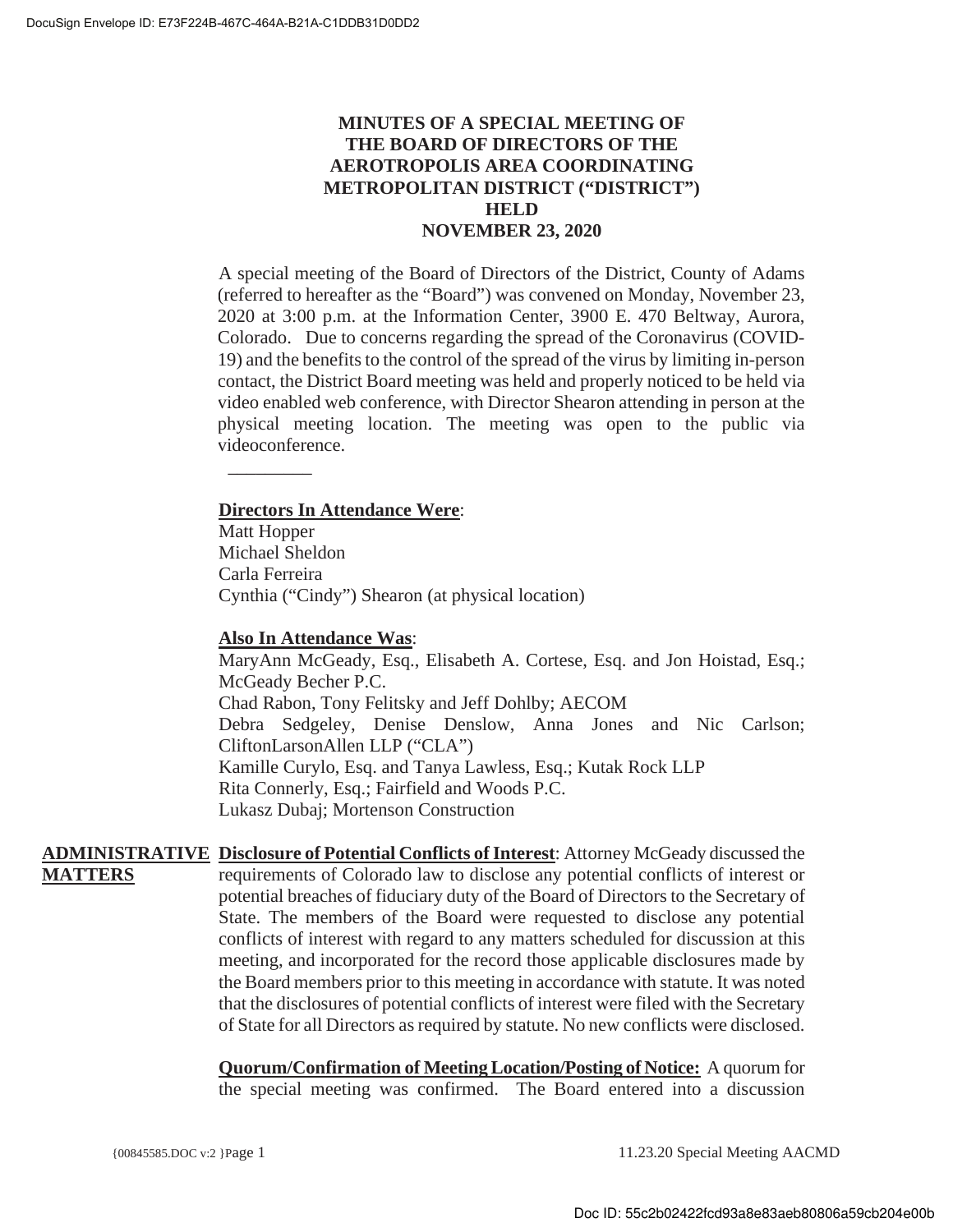regarding the requirements of Section 32-1-903(1), C.R.S., concerning the location of the District's Board meeting. Following discussion, upon motion duly made by Director Sheldon, seconded by Director Ferreira and, upon vote unanimously carried, the Board determined that because there was not a suitable or convenient location within the District boundaries to conduct this meeting it was determined to conduct this meeting at the above-stated location, with Director Shearon attending in person. Due to concerns regarding the spread of COVID-19, and the benefits to the control of the virus by limiting in-person contact, the remaining Board members and consultants attended via videoconference. The Board further noted that notice providing the time, date and video link information was duly posted and that no objections, or any requests that the means of hosting the meeting be changed by taxpaying electors within its boundaries have been received.

**Agenda**: The Board considered the proposed Agenda for the District's special meeting.

Following discussion, upon motion duly made by Director Sheldon, seconded by Director Ferreira and, upon vote, unanimously carried, the Agenda was approved, as presented.

**Public Comment**: There was no public comment.

**Meeting Schedule for 2021 and Resolution Establishing Regular Meeting Dates, Times and Location, and Designating Location for Posting 24-Hour Notices:** Discussion ensued, and the Board determined to hold regular meetings in 2021 on the third Thursdays of each month at 3:00 p.m. beginning in February, with the January regular meeting to be held on the fourth Monday at 3:00 p.m. Following discussion, upon a motion duly made by Director Ferreira, seconded by Director Sheldon and, upon vote, unanimously carried, the Board adopted the Resolution Establishing Regular Meeting Dates, Times and Location, and Designating Location for Posting 24-Hour Notices.

**CONSENT AGENDA**

The Board considered the following actions:

 $\overline{\phantom{a}}$ 

- A. Discuss and confirm renewal of 2021 Property and Liability Policy and Special District Association
- B. Discuss Section 32-1-809, C.R.S., reporting requirements (Transparency Notice) and mode of eligible elector notification (post on SDA website).

Following discussion, upon a motion duly made by Director Sheldon, seconded by Director Ferreira and, upon vote unanimously carried, the Board approved the Consent Agenda.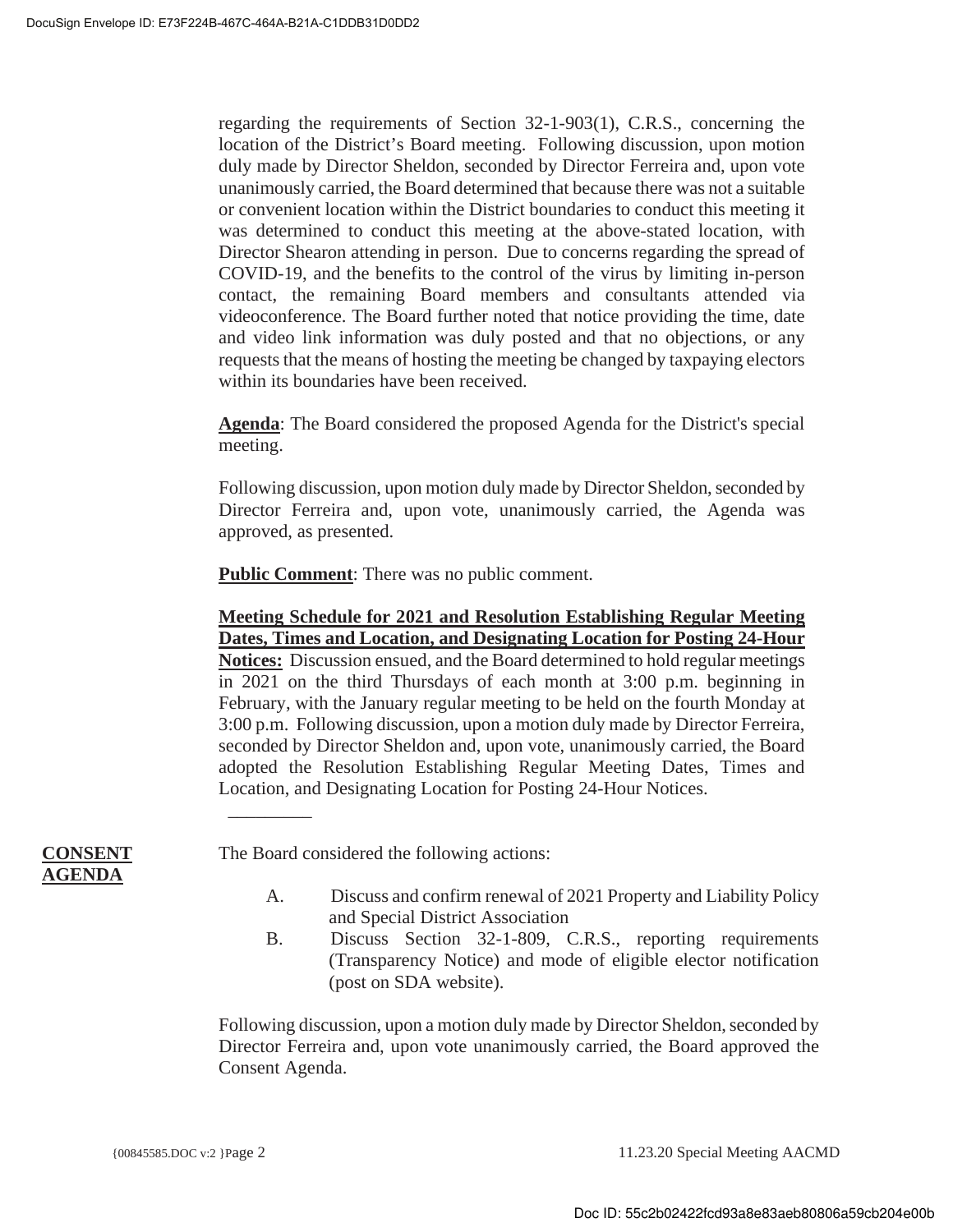$\overline{\phantom{a}}$ 

# **LEGAL MATTERS Relocation Reimbursement Agreement by and between the District and Zayo Group, LLC:** Attorney McGeady reviewed the need to relocate fiber-optic utilities in order to develop the "Gun Club" property. Following discussion, upon a motion duly made by Director Ferreira, seconded by Director Sheldon and, upon vote, unanimously carried by roll call, the Board approved the Relocation Reimbursement Agreement by and between the District and Zayo Group, LLC.

# **FINANCIAL MATTERS**

**Claims:** Ms. Sedgeley reviewed the interim claims with the Board, noting the correct amount of the claims is \$338,778.33. Following discussion, upon a motion duly made by Director Sheldon, seconded by Director Ferreira and, upon vote, unanimously carried by roll call, the Board ratified approval of payment of interim claims, consisting of check no. 1821, in the amount of \$338,778.33.

**Lender Funding Request and Payment of Claims for Operating Costs:** Ms. Sedgeley reviewed the Lender funding request with the Board. Following discussion, upon a motion duly made by Director Shearon, seconded by Director Sheldon and, upon vote, unanimously carried by roll call, the Board acknowledged approval of the Lender funding request and approved payment of claims for operating costs in the amount of \$57,470.82.

**Schedule of Unaudited Financial Statements dated September 30, 2020 and Cash Position Report dated September 30, 2020, updated as of November 20, 2020**: Ms. Sedgeley reviewed the Schedule of Unaudited Financial Statements and Cash Position Report with the Board. Following discussion, upon a motion duly made by Director Ferreira, seconded by Director Sheldon and, upon vote, unanimously carried by roll call, the Board accepted the Schedule of Unaudited Financial Statements dated September 30, 2020 and the Cash Position Report dated September 30, 2020, updated as of November 20, 2020.

**Public Hearing on Amendment to 2020 Budget:** Director Hopper opened the public hearing to consider an amendment to the 2020 Budget.

It was noted that publication of Notice stating that the Board would consider amendment of the 2020 Budget and the date, time and place of the public hearing was made in a newspaper having general circulation within the District. No written objections were received prior to the public hearing.

No public comments were received, and the public hearing was closed.

Ms. Sedgeley reviewed the 2020 budget amendment with the Board. Following discussion, upon a motion duly made by Director Sheldon, seconded by Director Ferreira and, upon vote, unanimously carried by roll call, the Board approved the 2020 budget amendment and adopted the Resolution to Amend the 2020 Budget.

{00845585.DOC v:2 }Page 3 11.23.20 Special Meeting AACMD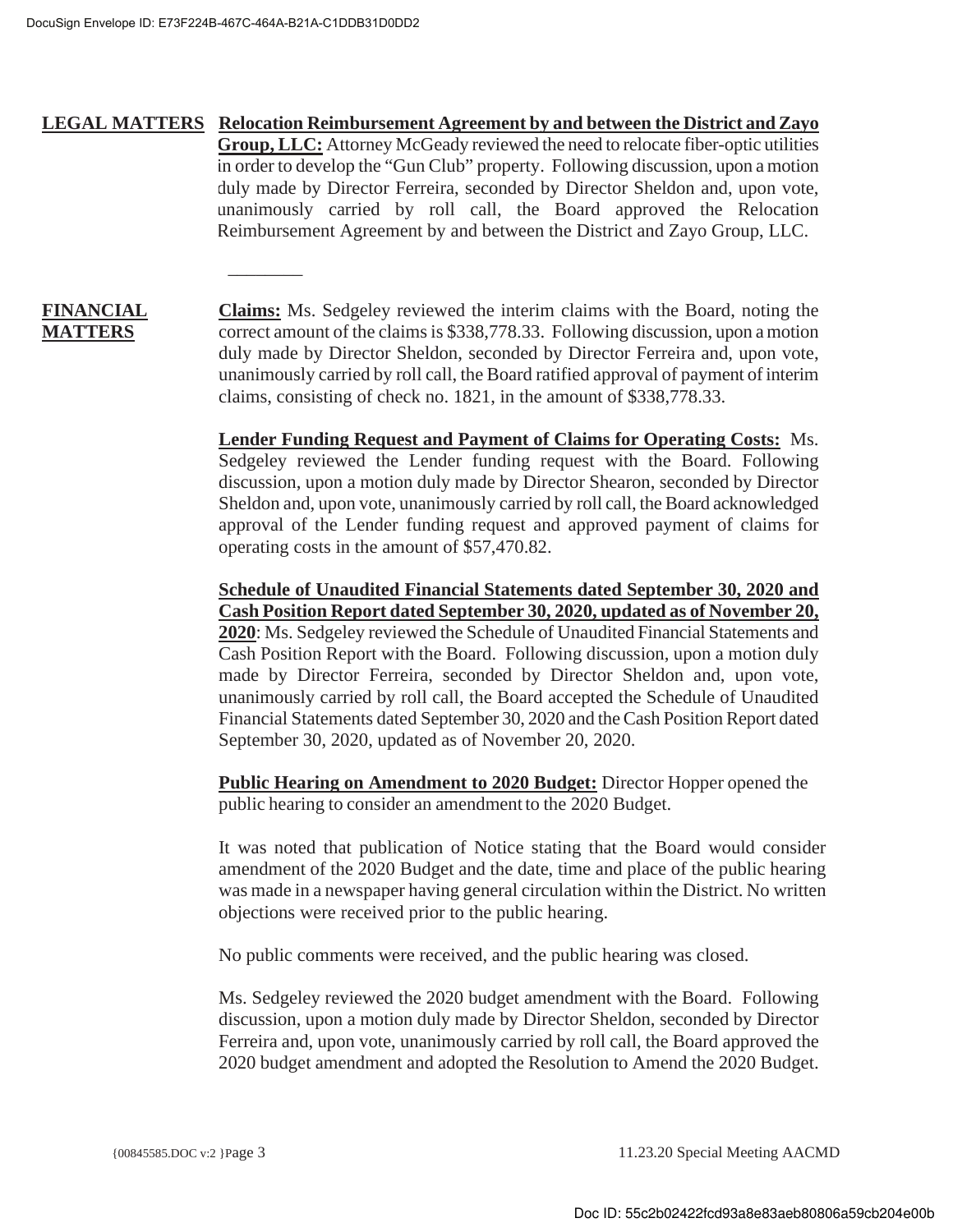**Public Hearing on 2021 Budget:** Director Hopper opened the public hearing to consider the proposed 2021 Budget and to discuss related issues.

It was noted that Notice stating that the Board would consider adoption ofthe 2021 budget and the date, time and place of the public hearing was published pursuant to statute. No written objections were received prior to the public hearing.

No public comments were received, and the public hearing was closed.

Ms. Sedgeley presented the proposed 2021 Budget to the Board. The Board reviewed the estimated 2020 expenditures and the proposed 2021 expenditures.

Following discussion, upon motion duly made by Director Ferreira, seconded by Director Sheldon, and upon vote unanimously carried, the Board approved the 2021 Budget, adopted a Resolution to Adopt the 2021 Budget and Appropriate Sums of Money and a Resolution to Set Mill Levies (0.000 mills in the General Fund) and authorized execution of the Certification of Budget. The District Accountant was directed to transmit the Certification of Tax Levies to the Board of County Commissioners of Adams County not later than December 15, 2020. The District Manager was directed to transmit the Certification of Budget to the Division of Local Government no later than January 30, 2021.

**DLG-70 Certification of Tax Levies Form:** Following discussion, upon a motion duly made by director Sheldon, seconded by Director Ferreira and, upon vote, unanimously carried by roll call, the Board authorized the District Accountant to prepare and sign the DLG-70 Certification of Tax Levies form for certification to the Board of County Commissioners and other interested parties.

**The Aurora Highlands Community Authority Board ("CAB") and District Engineer's Report and Verification of Costs Associated with Public Improvements (Draw No. 29) prepared by Schedio Group LLC ("Engineer's Report"**): Attorney McGeady reviewed the Engineer's Report with the Board. Following discussion, upon a motion duly made by Director Ferreira, seconded by Director Sheldon and, upon vote, unanimously carried by roll call, the Board approved the recommendation to the CAB for acceptance of the Engineer's Report.

**Appointment of District Accountant to Prepare 2022 Budget**: Following discussion, upon a motion duly made by Director Sheldon, seconded by Director Ferreira and, upon vote, unanimously carried by roll call, the Board appointed the District Accountant to prepare the 2022 budget.

**Engagement of Fiscal Focus Partners, LLC for Preparation of 2020 Audit**:

Following discussion, upon a motion duly made by Director Sheldon, seconded by Director Ferreira and, upon vote, unanimously carried by roll call, the Board approved the engagement of Fiscal Focus partners, LLC for preparation of the 2020 Audit.

{00845585.DOC v:2 }Page 4 11.23.20 Special Meeting AACMD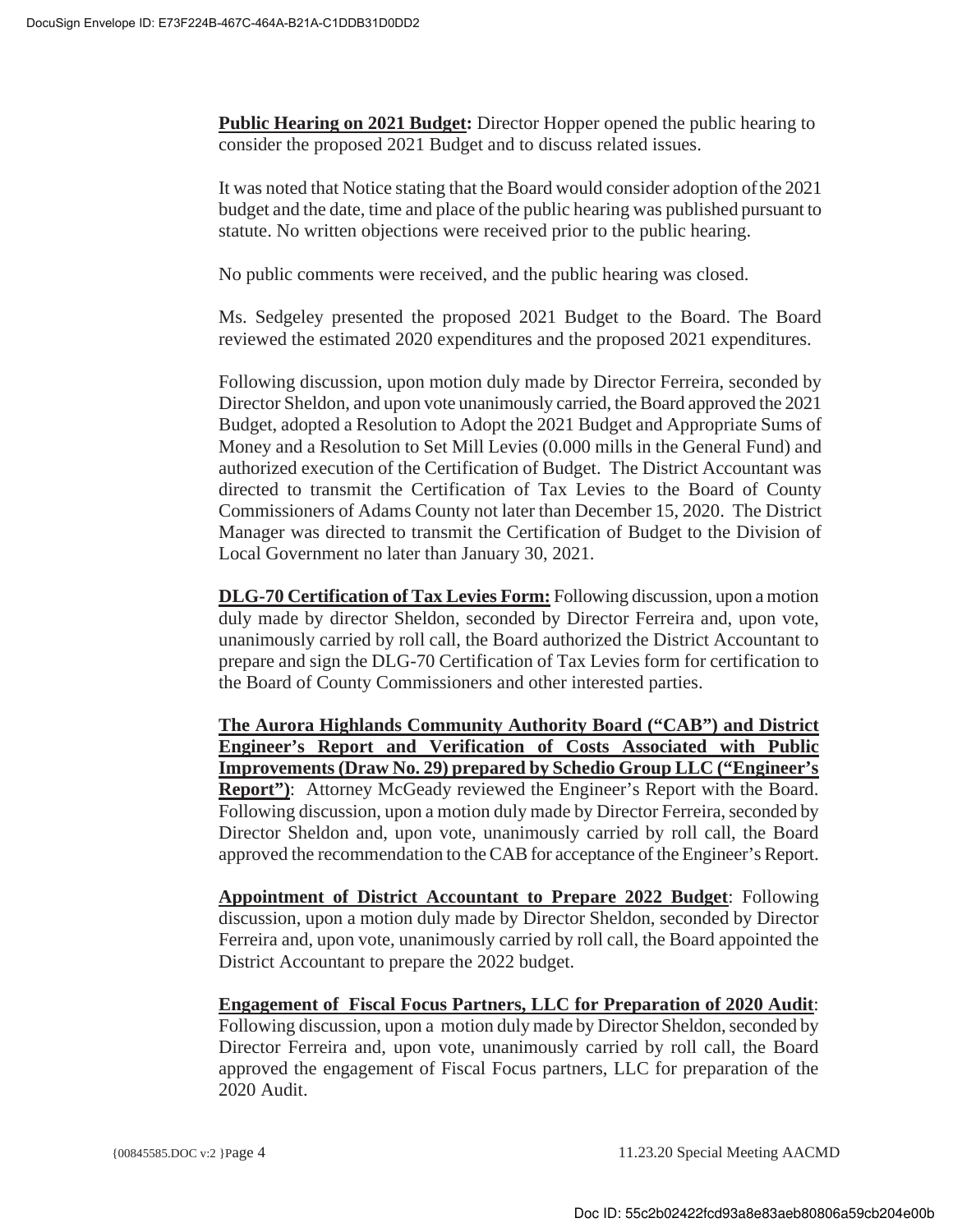$\overline{\phantom{a}}$  . The contract of the contract of  $\overline{\phantom{a}}$ 

#### **CAPITAL PROJECTS Draw Request No. 29**: Attorney McGeady reviewed Draw Request No. 29 with the Board.

Following discussion, upon motion duly made by Director Ferreira, seconded by Director Sheldon and, upon vote unanimously carried by roll call, the Board approved Draw Request No. 29, in the amount of \$9,802,701.97, as shown below:

| CAB (A Bonds) | \$6,911,951.01        |
|---------------|-----------------------|
| CAB (B Bonds) | $\frac{\$}{2,497.00}$ |
| ARTA          | \$2,866,830.46        |
| <b>ATEC</b>   | $\frac{$}{21,423.50}$ |
| Total:        | \$9,802,701.97        |

# **AEROTROPOLIS AREA COORDINATING CAPITAL PROJECTS**

**Task Order No. 012 to Master Service Agreement ("MSA") for Program Management, Design and Construction Services by and between the District and AECOM Technical Services, Inc. for CMAR Procurement Support**: Following discussion, upon motion duly made by Director Ferreira, seconded by Director Sheldon and, upon vote, unanimously carried by roll call, the Board approved **Task Order No. 012** to the MSA for Program Management, Design and Construction Services by and between the District and **AECOM Technical Services, Inc.** for CMAR Procurement Support, in the amount of \$25,000, upon review and recommendation by the Construction Committee and Lender commitment to fund.

**Task Order No. 014 to MSA for Program Management, Design and Construction Services by and between the District and AECOM Technical Services, Inc. for Interim CM Services**: Following discussion, upon motion duly made by Director Ferreira, seconded by Director Sheldon and, upon vote, unanimously carried by roll call, the Board approved **Task Order No. 014** to MSA for Program Management, Design and Construction Services by and between the District and **AECOM Technical Services, Inc.** for Interim CM Services, in the amount of \$84,375, upon review and recommendation by the Construction Committee and Lender commitment to fund.

**Task Order No. 016 to MSA for Program Management, Design and Construction Services by and between the District and AECOM Technical Services, Inc. for Dedication and Acceptance of Public Improvements**: Following discussion, upon motion duly made by Director Ferreira, seconded by Director Sheldon and, upon vote, unanimously carried by roll call, the Board approved **Task Order No. 016** to MSA for Program Management, Design and Construction Services by and between the District and **AECOM Technical Services, Inc.** for Dedication and Acceptance of Public Improvements, in the amount of \$40,000, upon review and recommendation by the Construction Committee and Lender commitment to fund.

{00845585.DOC v:2 }Page 5 11.23.20 Special Meeting AACMD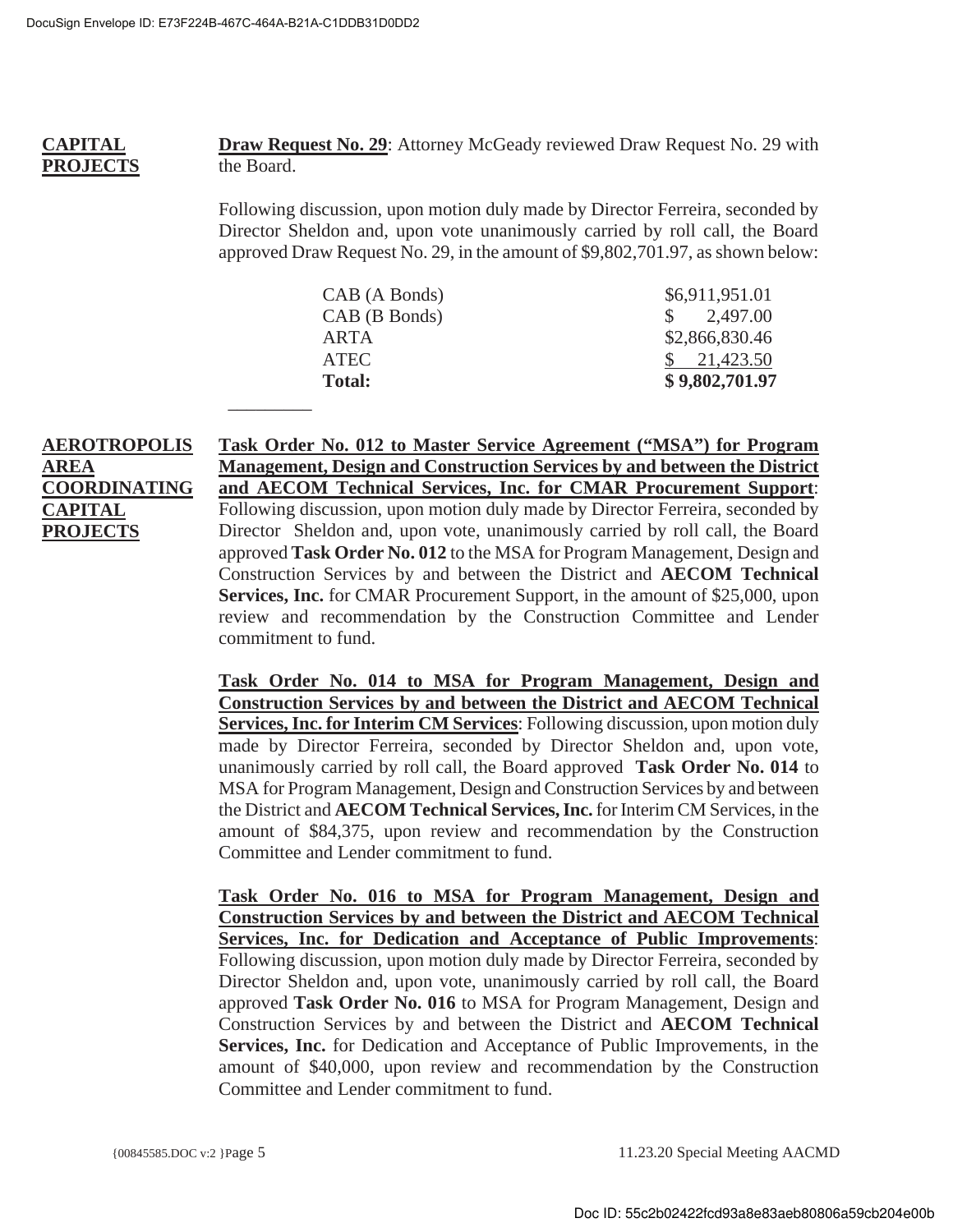**Change Order No. 02 to Task Order No. 02 to MSA for Civil Engineering Services by and between the District and Beam, Longest and Neff, LLC for Unexpected Delays and Additional Coordination**: Following discussion, upon motion duly made by Director Ferreira, seconded by Director Sheldon and, upon vote, unanimously carried by roll call, the Board approved **Change Order No. 02 to Task Order No. 02** to MSA for Civil Engineering Services by and between the District and **Beam, Longest and Neff, LLC** for Unexpected Delays and Additional Coordination, in the amount of \$19,350, upon review and recommendation by the Construction Committee and Lender commitment to fund.

**Change Order No. 01 to Construction Agreement by and between the District and Dynalectric Company for TAH Filing 1 - Lighting (Revisions Associated with New IFC Drawings)**: Following discussion, upon motion duly made by Director Ferreira, seconded by Director Sheldon and, upon vote, unanimously carried by roll call, the Board approved **Change Order No. 01** to Construction Agreement by and between the District and **Dynalectric Company** for TAH Filing 1 - Lighting (Revisions Associated with New IFC Drawings), in the amount of \$55,034, upon review and recommendation by the Construction Committee and Lender commitment to fund.

**Change Order No. 02 to Construction Agreement by and between the District and Dynalectric Company for TAH Filing 1 – Lighting (Revisions per RFI-010D)**: Following discussion, upon motion duly made by Director Ferreira, seconded by Director Sheldon and, upon vote, unanimously carried by roll call, the Board approved **Change Order No. 02** to Construction Agreement by and between the District and **Dynalectric Company** for TAH Filing 1 – Lighting (Revisions per RFI-010D), in the amount of \$45,682, upon review and recommendation by the Construction Committee and Lender commitment to fund.

**Change Order No. 03 to Construction Agreement by and between the District and Dynalectric Company for TAH Filing 1 – Lighting (Revisions to Light Pole Design)**: Following discussion, upon motion duly made by Director Ferreira, seconded by Director Sheldon and, upon vote, unanimously carried by roll call, the Board approved **Change Order No. 03** to Construction Agreement by and between the District and **Dynalectric Company** for TAH Filing 1 – Lighting (Revisions to Light Pole Design), in the amount of \$60,318, upon review and recommendation by the Construction Committee and Lender commitment to fund.

**Change Order No. 04 to Construction Agreement by and between the District and Dynalectric Company for TAH Filing 1 – Lighting (Revisions per RFI-020D)**: Following discussion, upon motion duly made by Director Ferreira, seconded by Director Sheldon and, upon vote, unanimously carried by roll call, the Board approved **Change Order No. 04** to Construction Agreement by and between the District and **Dynalectric Company** for TAH Filing 1 – Lighting (Revisions per RFI-020D), in the deductive amount of (\$17,296), upon review and recommendation by the Construction Committee and Lender commitment to fund.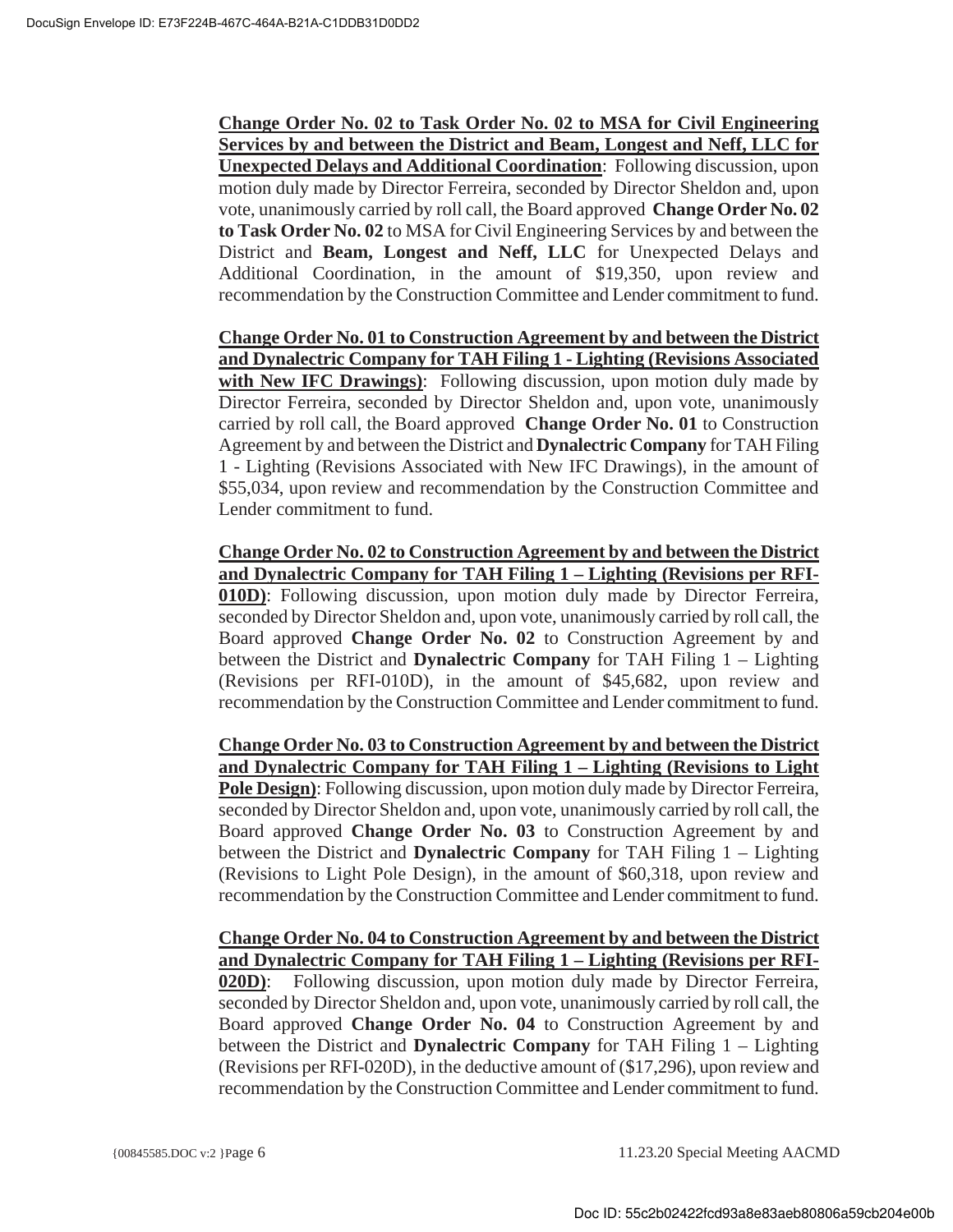**Task Order No. 42 to MSA for Civil Engineering Services by and between the District and HR Green Development, LLC for Tributary T Channel Design (West of E-470)**: Following discussion, upon motion duly made by Director Ferreira, seconded by Director Sheldon and, upon vote, unanimously carried by roll call, the Board approved **Task Order No. 42** to MSA for Civil Engineering Services by and between the District and **HR Green Development, LLC** for Tributary T Channel Design (West of E-470), in the amount of \$88,286, upon review and recommendation by the Construction Committee and Lender commitment to fund.

**Task Order No. 43 to MSA for Civil Engineering Services by and between the District and HR Green Development, LLC for Design Services 38th Parkway Himalaya to Odessa (EB)**: Following discussion, upon motion duly made by Director Ferreira, seconded by Director Sheldon and, upon vote, unanimously carried by roll call, the Board approved **Task Order No. 43** to MSA for Civil Engineering Services by and between the District and **HR Green Development,**  LLC for Design Services 38<sup>th</sup> Parkway Himalaya to Odessa (EB), in the amount of \$269,276, upon review and recommendation by the Construction Committee and Lender commitment to fund.

**Change Order No. 12 to Construction Agreement by and between the District and Iron Woman Construction and Environmental Services, LLC for Main St P1-2, 42nd Ave P1 & Aura Blvd P1 – Additional Concrete Work**: Following discussion, upon motion duly made by Director Ferreira, seconded by Director Sheldon and, upon vote, unanimously carried by roll call, the Board approved **Change Order No. 12** to Construction Agreement by and between the District and **Iron Woman Construction and Environmental Services, LLC** for Main St P1- 2,  $42<sup>nd</sup>$  Ave P1 & Aura Blvd P1 – Additional Concrete Work, in the amount of \$42,907, upon review and recommendation by the Construction Committee and Lender commitment to fund.

**Change Order No. 13 to Construction Agreement by and between the District and Iron Woman Construction and Environmental Services, LLC for Main St P1-2, 42nd Ave P1 & Aura Blvd P1 – Sidewalk Grading**: Following discussion, upon motion duly made by Director Ferreira, seconded by Director Sheldon and, upon vote, unanimously carried by roll call, the Board approved **Change Order No. 13** to Construction Agreement by and between the District and **Iron Woman Construction and Environmental Services, LLC** for Main St P1-2, 42nd Ave P1 & Aura Blvd P1 – Sidewalk Grading, in the amount of \$47,142, upon review and recommendation by the Construction Committee and Lender commitment to fund.

**Change Order No. 14 to Construction Agreement by and between the District and Iron Woman Construction and Environmental Services, LLC for Main St P1-2, 42nd Ave P1 & Aura Blvd P1 – Concrete Curb and Gutter**: Following discussion, upon motion duly made by Director Ferreira, seconded by Director

{00845585.DOC v:2 }Page 7 11.23.20 Special Meeting AACMD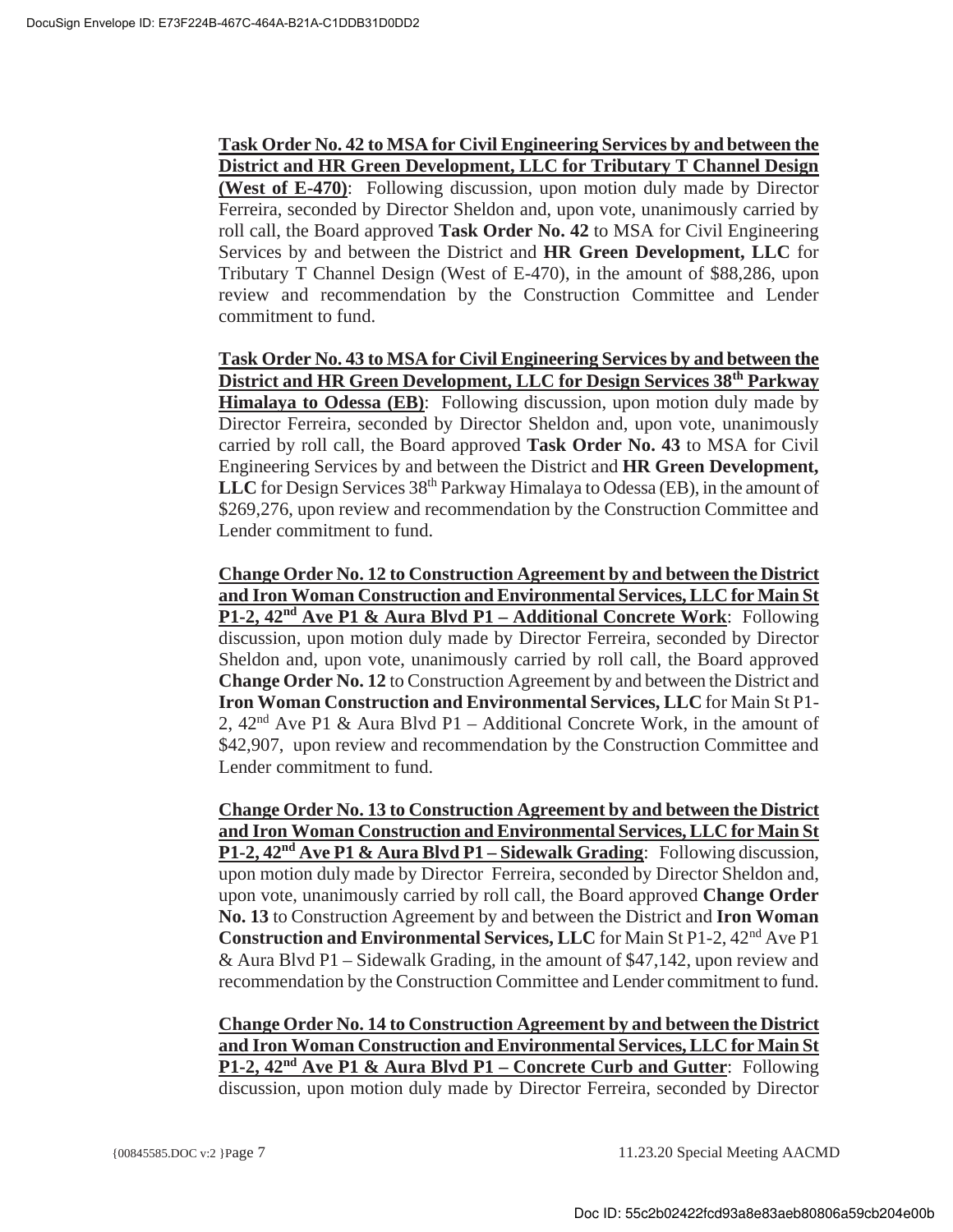Sheldon and, upon vote, unanimously carried by roll call, the Board approved **Change Order No. 14** to Construction Agreement by and between the District and **Iron Woman Construction and Environmental Services, LLC** for Main St P1- 2,  $42<sup>nd</sup>$  Ave P1 & Aura Blvd P1 – Concrete Curb and Gutter, in the amount of \$17,751, upon review and recommendation by the Construction Committee and Lender commitment to fund.

**Change Order No. 03 to Construction Agreement by and between the District and JHL Constructors, Inc. for Trib T Aurora Pkwy P3 & Mainstreet P3 (Phase 1 Roadway Work – Stop Work Notice)**: Following discussion, upon motion duly made by Director Ferreira, seconded by Director Sheldon and, upon vote, unanimously carried by roll call, the Board approved **Change Order No. 03** to Construction Agreement by and between the District and **JHL Constructors, Inc.** for Trib T Aurora Pkwy P3 & Mainstreet P3 (Phase 1 Roadway Work – Stop Work Notice), in the amount of \$72,599.11, upon review and recommendation by the Construction Committee and Lender commitment to fund.

**Change Order No. 19 to Construction Agreement by and between the District and JHL Constructors, Inc. for RFI 070, 040 Safety Railing Changes (RFI-077 "Ameristar Montage Fence Clarifications")**: Following discussion, upon motion duly made by Director Ferreira, seconded by Director Sheldon and, upon vote, unanimously carried by roll call, the Board approved **Change Order No. 19** to Construction Agreement by and between the District and **JHL Constructors, Inc.** for RFI 070, 040 Safety Railing Changes (RFI-077 "Ameristar Montage Fence Clarifications"), in the amount of \$1,181.95, upon review and recommendation by the Construction Committee and Lender commitment to fund.

**Change Order No. 21 to Construction Agreement by and between the District and JHL Constructors, Inc. for TAH Parkway Phase 1 Added Road base Scope of Work (Additional Scope to Perform Subgrade Preparation)**: Following discussion, upon motion duly made by Director Ferreira, seconded by Director Sheldon and, upon vote, unanimously carried by roll call, the Board approved **Change Order No. 21** to Construction Agreement by and between the District and **JHL Constructors, Inc.** for TAH Parkway Phase 1 Added Road base Scope of Work (Additional Scope to Perform Subgrade Preparation), in the amount of \$493,600.60, upon review and recommendation by the Construction Committee and Lender commitment to fund.

**MSA for Limited Construction Management Services by and between the District and JHL Constructors, Inc. ("JHL MSA"):** Following discussion, it was determined that the JHL MSA was previously approved at the October 26, 2020 Special Meeting and that no additional action was necessary.

# **Task Order No. 01 to MSA for Limited Construction Management Services by and between the District and JHL Constructors, Inc. for 4th Quarter 2020 Services, in the amount of \$415,333.08 ("JHL Task Order No. 01")**: Following

{00845585.DOC v:2 }Page 8 11.23.20 Special Meeting AACMD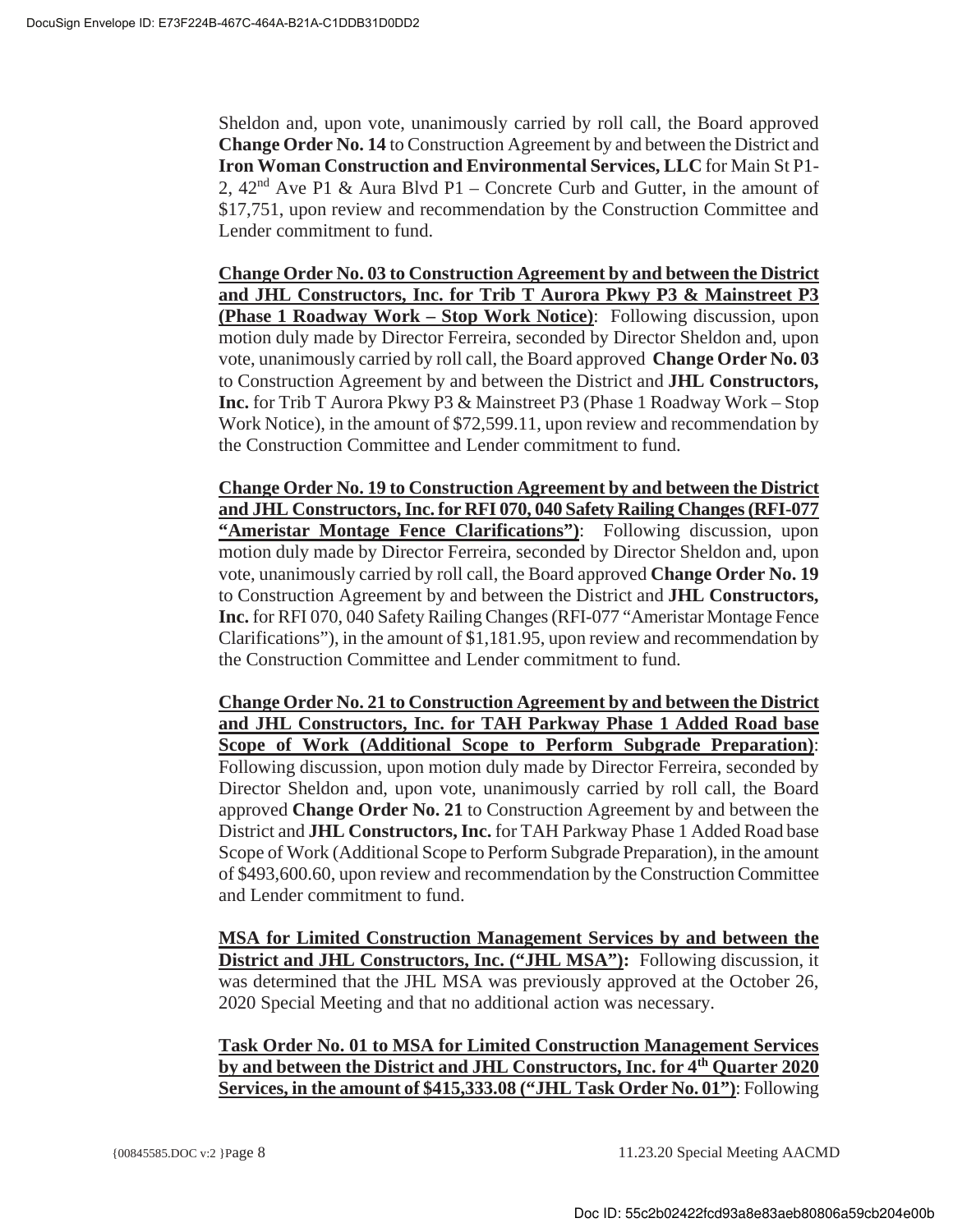discussion, it was determined that JHL Task Order No. 01 was previously approved at the October 26, 2020 Special Meeting and that no additional action was necessary.

**MSA for Landscape Architectural Technical Assistance by and between the District and KGA DeForest Design, LLC:** Following discussion, upon motion duly made by Director Ferreira, seconded by Director Sheldon and, upon vote, unanimously carried by roll call, the Board approved the **MSA for Landscape Architectural Technical Assistance** by and between the District and **KGA DeForest Design, LLC,** upon review and recommendation by the Construction Committee and lender commitment.

**Task Order No. 01 to MSA for Landscape Architectural Technical Assistance by and between the District and KGA DeForest Design, LLC for Water Park Recreation Center Programming and Conceptual Design**: Following discussion, upon motion duly made by Director Ferreira, seconded by Director Sheldon and, upon vote, unanimously carried by roll call, the Board approved **Task Order No. 01** to MSA for Landscape Architectural Technical Assistance by and between the District and **KGA DeForest Design, LLC** for Water Park Recreation Center Programming and Conceptual Design, upon review and recommendation by the Construction Committee and lender commitment.

**Change Order to Task Order No. 07 under the MSA for Civil Engineering Services by and between the District and Merrick & Company for ISP Scope Revisions**: Following discussion, upon motion duly made by Director Ferreira, seconded by Director Sheldon and, upon vote, unanimously carried by roll call, the Board approved **Change Order to Task Order No. 07** under the MSA for Civil Engineering Services by and between the District and **Merrick & Company** for ISP Scope Revisions, in the amount of \$3,000, upon review and recommendation by the Construction Committee and Lender commitment to fund.

**Change Order to Task Order No. 09 under the MSA for Civil Engineering Services by and between the District and Merrick & Company for Construction Time and Materials (Design Revisions)**: Following discussion, upon motion duly made by Director Ferreira, seconded by Director Sheldon and, upon vote, unanimously carried by roll call, the Board approved **Change Order to Task Order No. 09** under the MSA for Civil Engineering Services by and between the District and **Merrick & Company** for Construction Time and Materials (Design Revisions), in the amount of \$125,643, upon review and recommendation by the Construction Committee and Lender commitment to fund.

**Change Order under the Construction Agreement by and between the District and Pase Contracting, Inc. – Colorado for Aurora Highlands, Mainstreet Phase 3 Trib T EWEC (Misc. Hand Grading and Response to Stormwater Logistics Inspections)**: Following discussion, upon motion duly made by Director Ferreira, seconded by Director Sheldon and, upon vote, unanimously carried by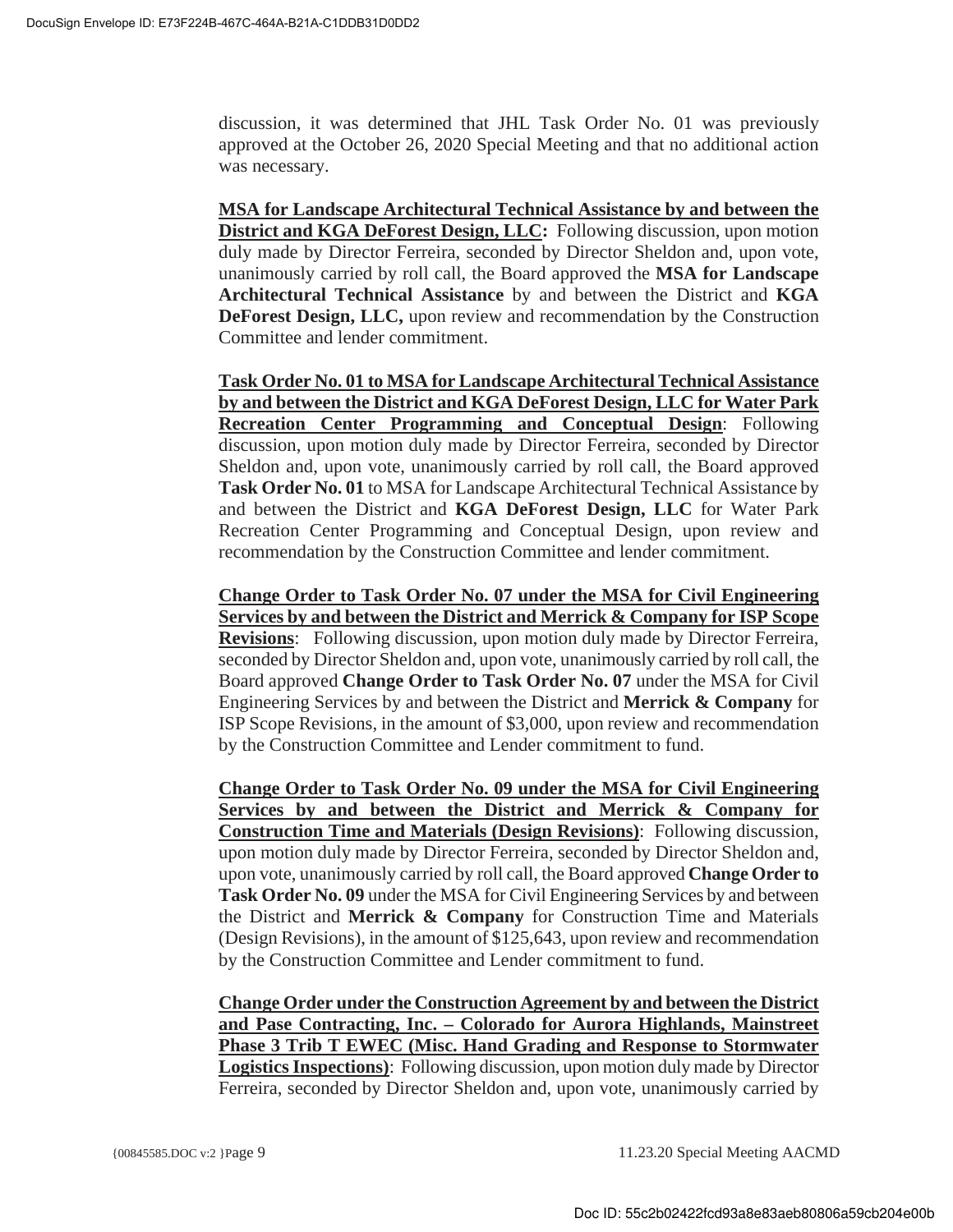$\overline{\phantom{a}}$ 

 $\overline{\phantom{a}}$ 

 $\overline{\phantom{a}}$ 

 $\overline{\phantom{a}}$ 

roll call, the Board approved **Change Order** under the Construction Agreement by and between the District and **Pase Contracting, Inc. – Colorado** for Aurora Highlands, Mainstreet Phase 3 Trib T EWEC (Misc. Hand Grading and Response to Stormwater Logistics Inspections), in the amount of \$9,204.05, upon review and recommendation by the Construction Committee and Lender commitment to fund.

**Update from Program Manager Regarding CMAR Bidding Schedule and Future Construction Projects**: Mr. Dohlby presented the CMAR process to the Board. Attorney McGeady recommended that Mr. Dohlby bring recommendations back to the Board at the next meeting.

#### **ARTA MATTERS** None.

#### **EXECUTIVE SESSION** An executive session of the District convened at 4:33 p.m. for the purpose of discussing personnel matters as authorized by Section 24-6-402(4)(f)(I), C.R.S. and developing strategy for negotiations as authorized by Section 24-6-402(4)(e)(I), C.R.S. During the executive session, the Board did not engage in substantial discussion of any matter not enumerated in Section 24-6-402(4), C.R.S. The Board did not adopt any proposed policy, position, resolution, rule, regulation or formal action. The executive session was adjourned at 5:25 p.m. on a motion by Director Ferreira, seconded by Director Sheldon and, upon vote, unanimously carried.

**OTHER BUSINESS** Following discussion, upon motion duly made by Director Ferreira, seconded by Director Sheldon and, upon vote, unanimously carried by roll call, the Board authorized Director Sheldon to sign the check for JHL Constructors, Inc. as Director Ferreira will be out of town.

**ADJOURNMENT** There being no further business to come before the Board at this time, upon motion duly made by Director Hopper, seconded by Director Sheldon and, upon vote, unanimously carried, the Board adjourned the meeting at 5:31 p.m.

Respectfully submitted, -DocuSigned by: Denise Denslow -77517AF6E925439...

Secretary for the Meeting